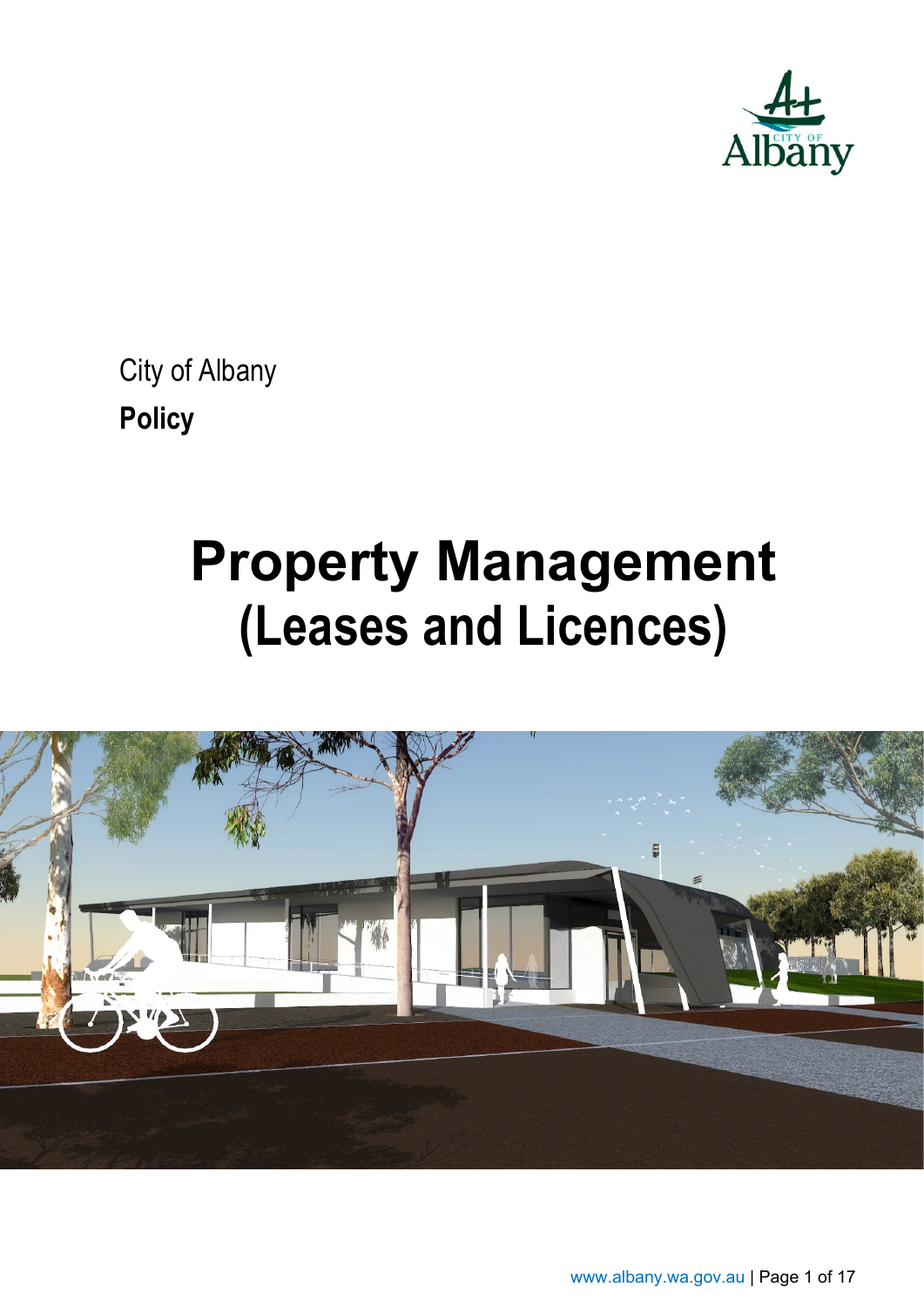| <b>Document Approval</b>                           |                                             |                                                                                                                                                           |                                                                                                                                                                                                                                                                          |                                 |
|----------------------------------------------------|---------------------------------------------|-----------------------------------------------------------------------------------------------------------------------------------------------------------|--------------------------------------------------------------------------------------------------------------------------------------------------------------------------------------------------------------------------------------------------------------------------|---------------------------------|
|                                                    | <b>Document Development Officer:</b>        |                                                                                                                                                           | <b>Document Owner:</b>                                                                                                                                                                                                                                                   |                                 |
| Team Leader Property, Leasing and Customer Service |                                             | Executive Director Corporate & Commercial<br>Services                                                                                                     |                                                                                                                                                                                                                                                                          |                                 |
| <b>Document Control</b>                            |                                             |                                                                                                                                                           |                                                                                                                                                                                                                                                                          |                                 |
| <b>File Number - Document</b><br>Type:             |                                             | CM.STD.7 - Policy                                                                                                                                         |                                                                                                                                                                                                                                                                          |                                 |
| <b>Document Reference</b><br>Number:               |                                             | NP21132540                                                                                                                                                |                                                                                                                                                                                                                                                                          |                                 |
| <b>Status of Document:</b>                         |                                             | <b>Council decision: Adopted &amp; Reviewed.</b>                                                                                                          |                                                                                                                                                                                                                                                                          |                                 |
| <b>Quality Assurance:</b>                          |                                             | Council.                                                                                                                                                  | Chief Executive Officer, Executive Management Team, Council Committee, and                                                                                                                                                                                               |                                 |
| <b>Distribution:</b>                               |                                             | <b>Public Document</b>                                                                                                                                    |                                                                                                                                                                                                                                                                          |                                 |
|                                                    | <b>Document Revision History</b>            |                                                                                                                                                           |                                                                                                                                                                                                                                                                          |                                 |
| <b>Version</b>                                     | Author                                      |                                                                                                                                                           | <b>Version Description</b>                                                                                                                                                                                                                                               | <b>Date</b><br><b>Completed</b> |
| 1.0                                                | <b>EDCCS</b>                                | Adopted OCM 15/04/2008, Resolution 13.8.1                                                                                                                 |                                                                                                                                                                                                                                                                          | 15/04/2008                      |
| 2.0                                                | <b>Team Leader</b><br>Property &<br>Leasing | Fully reviewed by Council. Adopted OCM 18/09/2012<br>Resolution 1.1. NP1226164_2.                                                                         |                                                                                                                                                                                                                                                                          | 18/09/2012                      |
| 3.0                                                | <b>Team Leader</b><br>Property &<br>Leasing | Author: Team Leader Property & Leasing.<br>Fully reviewed by Council. Adopted OCM 14/07/2015<br>Resolution CSF181. NP1226164 3.                           |                                                                                                                                                                                                                                                                          | 14/07/2015                      |
| 3.1                                                | Manager<br>Governance &<br><b>Risk</b>      | Amended: Minor formatting only.                                                                                                                           | Review Reference: OCM 23/05/2017 Resolution CCCS028.                                                                                                                                                                                                                     | 15/06/2017                      |
| 3.2                                                | <b>Team Leader</b><br>Property &<br>Leasing | Reviewed by Document Owner (EDCCS).<br>Synergy Ref: NP1766894.                                                                                            |                                                                                                                                                                                                                                                                          | 11/07/2019                      |
| 3.3                                                | <b>Team Leader</b><br>Property &<br>Leasing | Reviewed by Document Owner (EDCCS): Minor<br>amendments only, specifically:<br>pre-conditions expanded.<br>provisions.<br>Schedule 1 updated.<br>updated. | Tenant subleasing own property sets reasonable rent<br>and in line with the capital investment in the property.<br>Cheyne Beach Commercial Fishing. Accommodation<br>Foreshore Reserves leases require coastal hazard<br>Version numbering amended and Synergy Reference | 29/06/2021                      |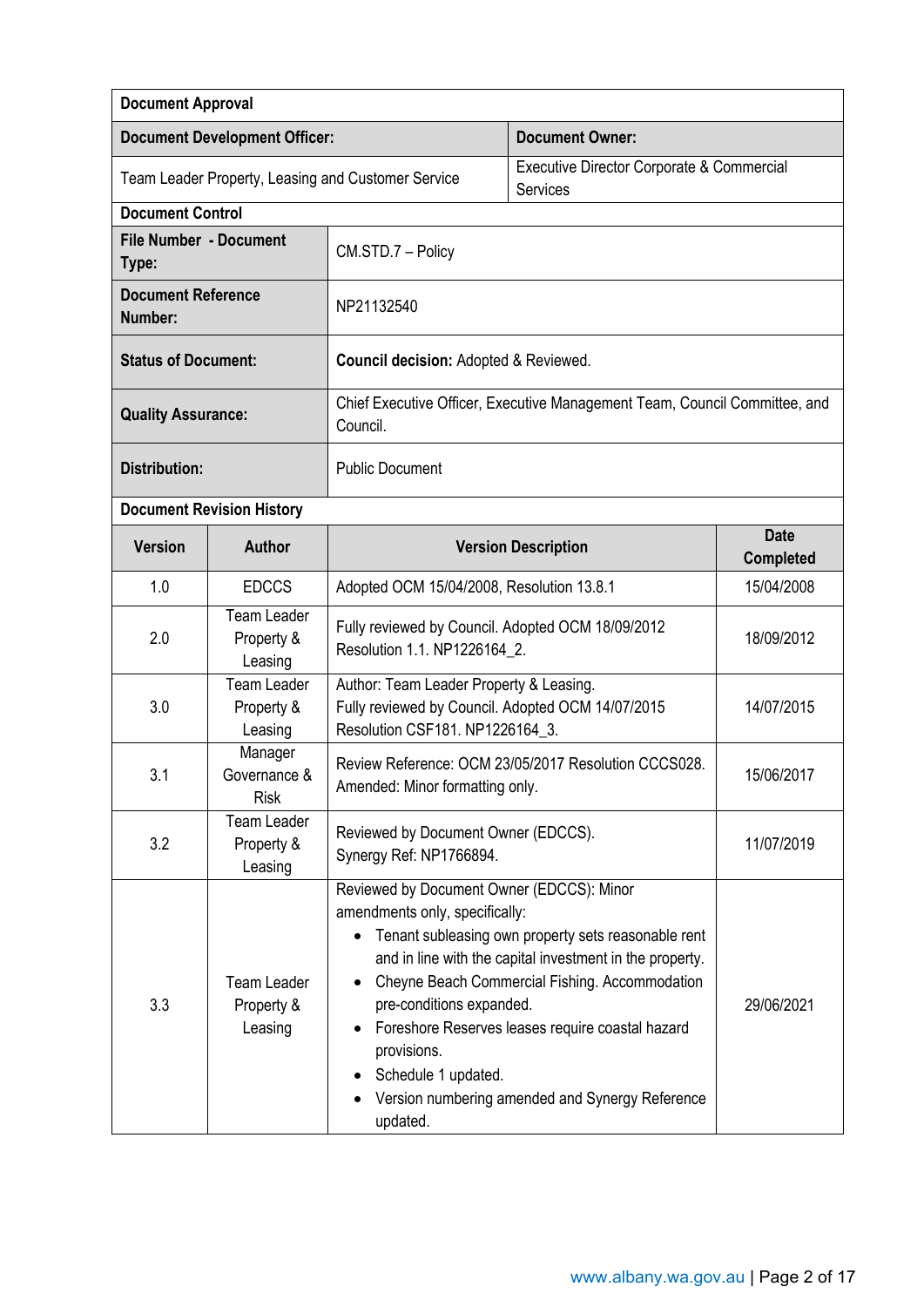#### **CONTENTS**

| Essential Principles applied by the City of Albany when granting a Lease or Licence over<br>A. |  |
|------------------------------------------------------------------------------------------------|--|
|                                                                                                |  |
|                                                                                                |  |
|                                                                                                |  |
|                                                                                                |  |
|                                                                                                |  |
|                                                                                                |  |
|                                                                                                |  |
|                                                                                                |  |
|                                                                                                |  |
|                                                                                                |  |
|                                                                                                |  |
|                                                                                                |  |
|                                                                                                |  |
|                                                                                                |  |
|                                                                                                |  |
|                                                                                                |  |
|                                                                                                |  |
|                                                                                                |  |
|                                                                                                |  |
|                                                                                                |  |
|                                                                                                |  |
|                                                                                                |  |
|                                                                                                |  |
|                                                                                                |  |
|                                                                                                |  |
|                                                                                                |  |
|                                                                                                |  |
|                                                                                                |  |
|                                                                                                |  |
|                                                                                                |  |
|                                                                                                |  |
|                                                                                                |  |
|                                                                                                |  |
|                                                                                                |  |
|                                                                                                |  |
|                                                                                                |  |
|                                                                                                |  |
|                                                                                                |  |
|                                                                                                |  |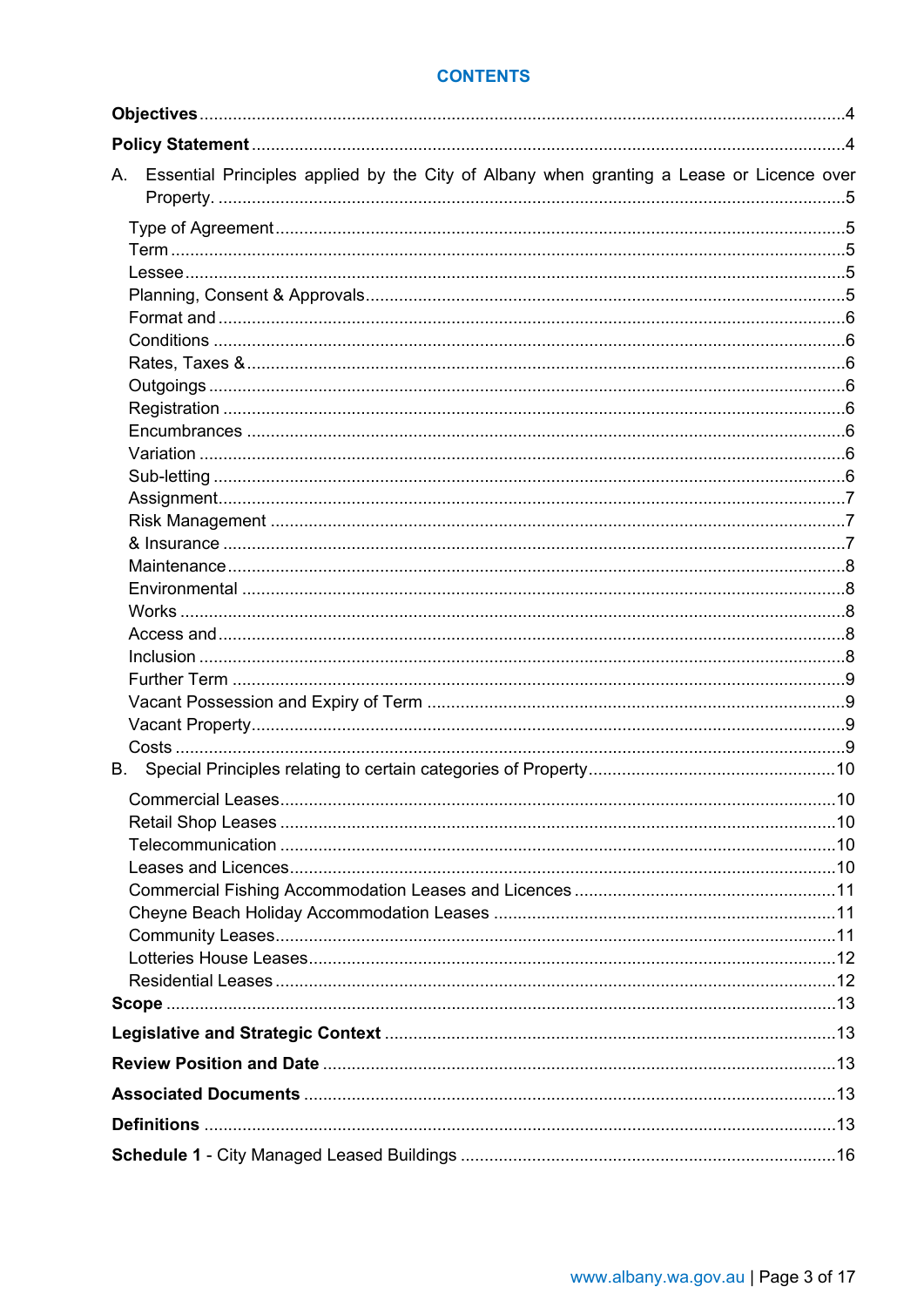### <span id="page-3-0"></span>**Objectives**

To provide principles to ensure that all requests to lease or licence City of Albany owned, managed or controlled Property, including Crown land, are dealt with in a fair, equitable, and where possible, a consistent manner.

To minimise the risk to the City of Albany and to maximise the overall return to the community for City of Albany assets.

To ensure compliance with the Local Government Act 1995 and any other relevant laws, and consistency with City of Albany policies.

#### <span id="page-3-1"></span>**Policy Statement**

The City of Albany as legal owner of Property may from time to time choose to enter into a Lease or Licence agreement with a third party. The disposal of land is covered under the Local Government Act 1995 and the Local Government (Functions and General) Regulations 1996.

The City of Albany also manages some Reserves which are available for leasing and licensing purposes for specific periods and purposes as set by the Crown.

The Policy recognises the variety and diversity of Leases and Licences and seeks to ensure that all Lessees and prospective Lessees have an understanding of the underlying elements of the Policy.

All requests for a Lease or Licence will be determined:

- in a fair, transparent, and where possible, consistent way; and
- in a manner that complies with statutory principles and policy.

The City of Albany will seek at all times to comply with the following principles in dealing with Property, bearing in mind that variation may be required given the varying nature of each property and Lessee and the current state of the leasing and licencing market.

The City of Albany reserves its right to exercise its discretion in all circumstances and remains bound by all applicable Laws and Regulations.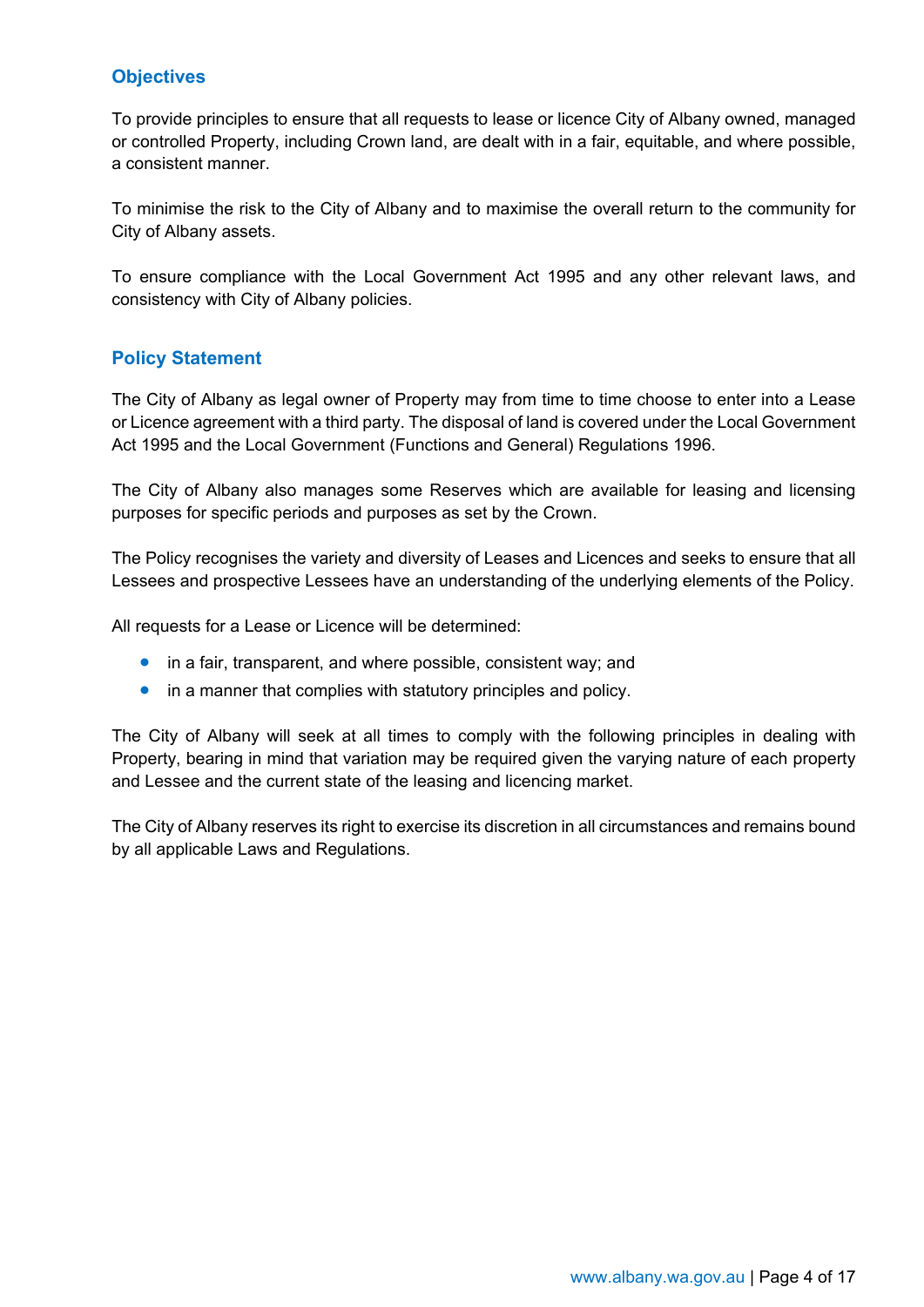## <span id="page-4-0"></span>**A. Essential Principles applied by the City of Albany when granting a Lease or Licence over Property.**

<span id="page-4-4"></span><span id="page-4-3"></span><span id="page-4-2"></span><span id="page-4-1"></span>

| <b>Item</b> | <b>Policy</b>                           | <b>Principle</b>                                                                                                                                                                                                                                                                                                                                                                                                                                                                                                                                                                                   |
|-------------|-----------------------------------------|----------------------------------------------------------------------------------------------------------------------------------------------------------------------------------------------------------------------------------------------------------------------------------------------------------------------------------------------------------------------------------------------------------------------------------------------------------------------------------------------------------------------------------------------------------------------------------------------------|
| 1.          | <b>Type of Agreement</b>                | A Lease will be entered into where the intention is to grant exclusive<br>possession of the property or part of the property.                                                                                                                                                                                                                                                                                                                                                                                                                                                                      |
|             |                                         | A Licence will be entered into where the intention is to grant non-exclusive<br>possession of the property or part of the property.                                                                                                                                                                                                                                                                                                                                                                                                                                                                |
| 2.          | Term                                    | The maximum tenure of a Lease or Licence granted by the City on<br>Crown land will be 21 years including any further term option/s.                                                                                                                                                                                                                                                                                                                                                                                                                                                                |
|             |                                         | The maximum tenure of a Lease or Licence granted by the City on freehold<br>land will be at the discretion of Council.                                                                                                                                                                                                                                                                                                                                                                                                                                                                             |
| 3.          |                                         | The term will depend on many factors, including but not limited to:<br>a. The needs of Council and Council Plan objectives.<br>b. The needs of the Community.<br>c. The Lessee.<br>d. The Business.<br>e. The ongoing need for the Property or the provided use.<br>Substantial contributions to capital or structural works by the Lessee.<br>g. The sustainability of the Lessee.<br>h. The sustainability of the Property.<br>The Management Order for the Property (if Crown land) and the<br>requirements of the Minister for Lands.<br>The current state of the leasing and licencing market |
| 4.          | <b>Lessee</b>                           | The City may enter into a Lease or Licence with the following entities:<br>a. Individuals.<br>b. Partnerships (i.e. more than 1 individual or entity).<br>c. Incorporated Associations.<br>d. Companies.<br>e. The Crown / a Statutory Authority / other Government body.<br>Trusts, by their trustee (usually an individual or a company).<br>f.<br>Some entity types may require guarantor or other types of additional security<br>(see below).                                                                                                                                                 |
| 5.          | <b>Planning, Consent</b><br>& Approvals | Planning Scheme Consent / Approval (if required) must be obtained from<br>the City as the local planning authority prior to a request for a Lease or<br>Licence.                                                                                                                                                                                                                                                                                                                                                                                                                                   |
| 6.          |                                         | Where the City manages Crown land, grant of the Lease or Licence and<br>each renewal, if any, will be conditional on Minister for Lands approval.                                                                                                                                                                                                                                                                                                                                                                                                                                                  |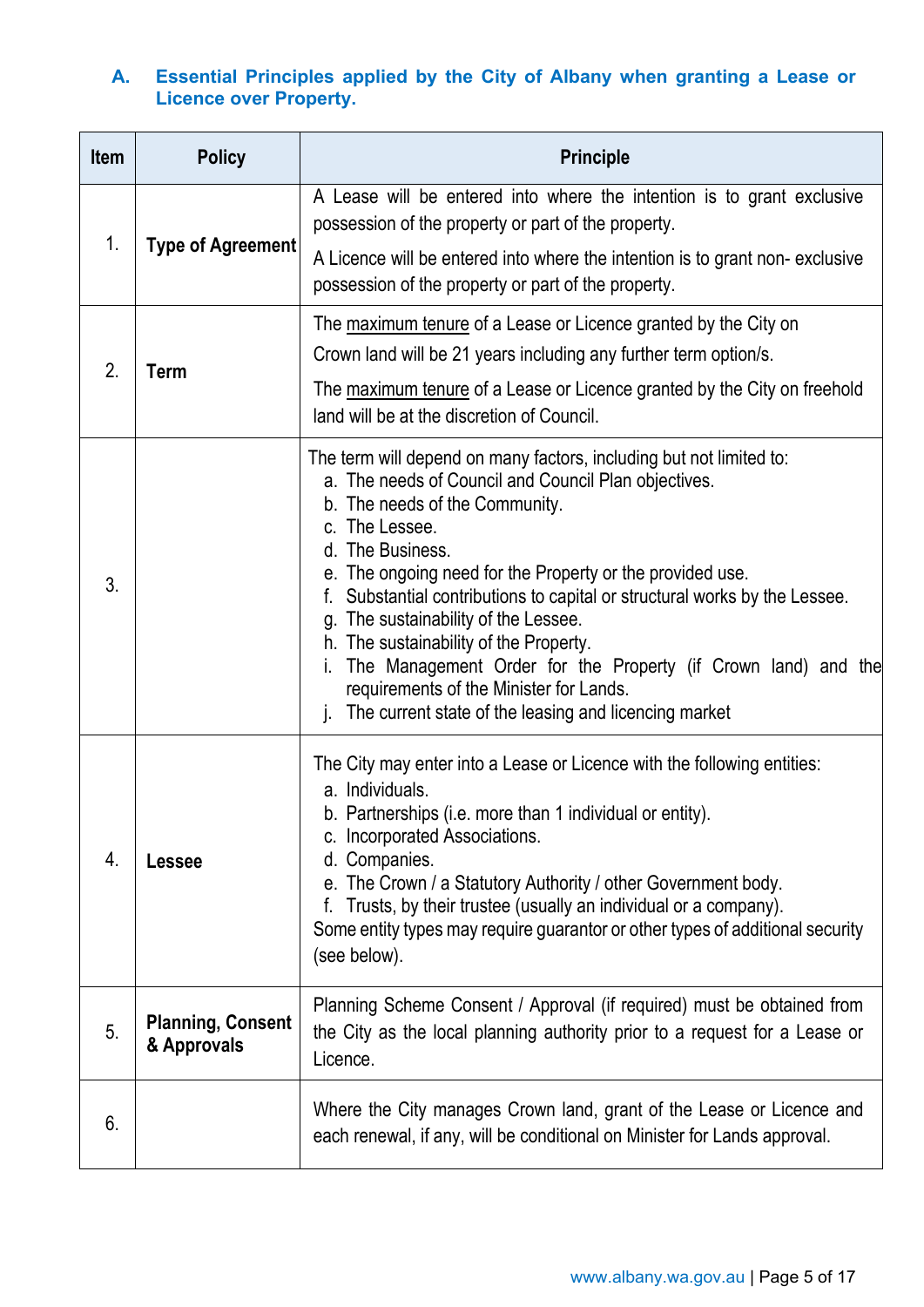<span id="page-5-7"></span><span id="page-5-6"></span><span id="page-5-5"></span><span id="page-5-4"></span><span id="page-5-3"></span><span id="page-5-2"></span><span id="page-5-1"></span><span id="page-5-0"></span>

| <b>Item</b>    | <b>Policy</b>                          | <b>Principle</b>                                                                                                                                                                                                                                                                                                                        |
|----------------|----------------------------------------|-----------------------------------------------------------------------------------------------------------------------------------------------------------------------------------------------------------------------------------------------------------------------------------------------------------------------------------------|
| 7 <sub>1</sub> |                                        | The Lessee or Licensee is solely responsible for obtaining all approvals,<br>licenses and authorities necessary to conduct the proposed activities on<br>any premises. The City makes no representation that a premises or<br>property is suitable for any activity, whether permitted or otherwise.                                    |
| 8.             | <b>Format and</b><br><b>Conditions</b> | Leases and Licences will normally only be granted by the City on its<br>standard terms and conditions (from time to time) for the type of Lease or<br>Licence sought, and in accordance with the relevant Guidelines.<br>Amendments to standard agreements may be made in appropriate<br>circumstances.                                 |
| 9.             |                                        | Lease and Licence agreements will be supplied by the City's nominated<br>lawyers at the Lessee's cost (unless prohibited by the Commercial<br>Tenancy (Retail Shops) Act 1985).                                                                                                                                                         |
| 10.            | Rates, Taxes &<br><b>Outgoings</b>     | The Lessee must pay the relevant authority directly for all outgoings<br>including rates, charges and taxes levied against the Property. User<br>charges including but not limited to water, sewerage, waste disposal,<br>telephone, gas and electricity are generally paid directly to the relevant<br>service provider by the Lessee. |
| 11.            | <b>Registration</b>                    | A Lessee may procure registration of the Lease (where possible) with<br>Landgate at the Lessee's cost. Licenses are not registrable with Landgate.                                                                                                                                                                                      |
| 12.            | <b>Encumbrances</b>                    | A Lessee may lodge a "subject to claim" caveat to protect the Lessee's<br>interest. A Lessee must not lodge any other caveat against the Property<br>without the City's prior written approval. Lessee will appoint the City as<br>power of attorney for removal purposes.                                                              |
| 13.            |                                        | A Lessee must not mortgage its interest in Property without the<br>City's prior written approval, which approval may be withheld by the City in<br>its absolute discretion.                                                                                                                                                             |
| 14.            | <b>Variation</b>                       | If a Lessee requests a variation to a Lease or Licence, the City may grant<br>a variation on condition that the variation is achieved by surrender of the<br>existing Lease or Licence and the grant of a new Lease or Licence with<br>additional conditions the City considers appropriate, at the Lessee's cost.                      |
| 15.            | Sub-letting                            | A Lessee must not sub-Lease, sub-Licence or part with possession of<br>Property that is the subject of a Lease or Licence without the City's prior<br>written consent. The Lessee will be required to prove the suitability of a<br>sub-Lessee/sub-Licensee.                                                                            |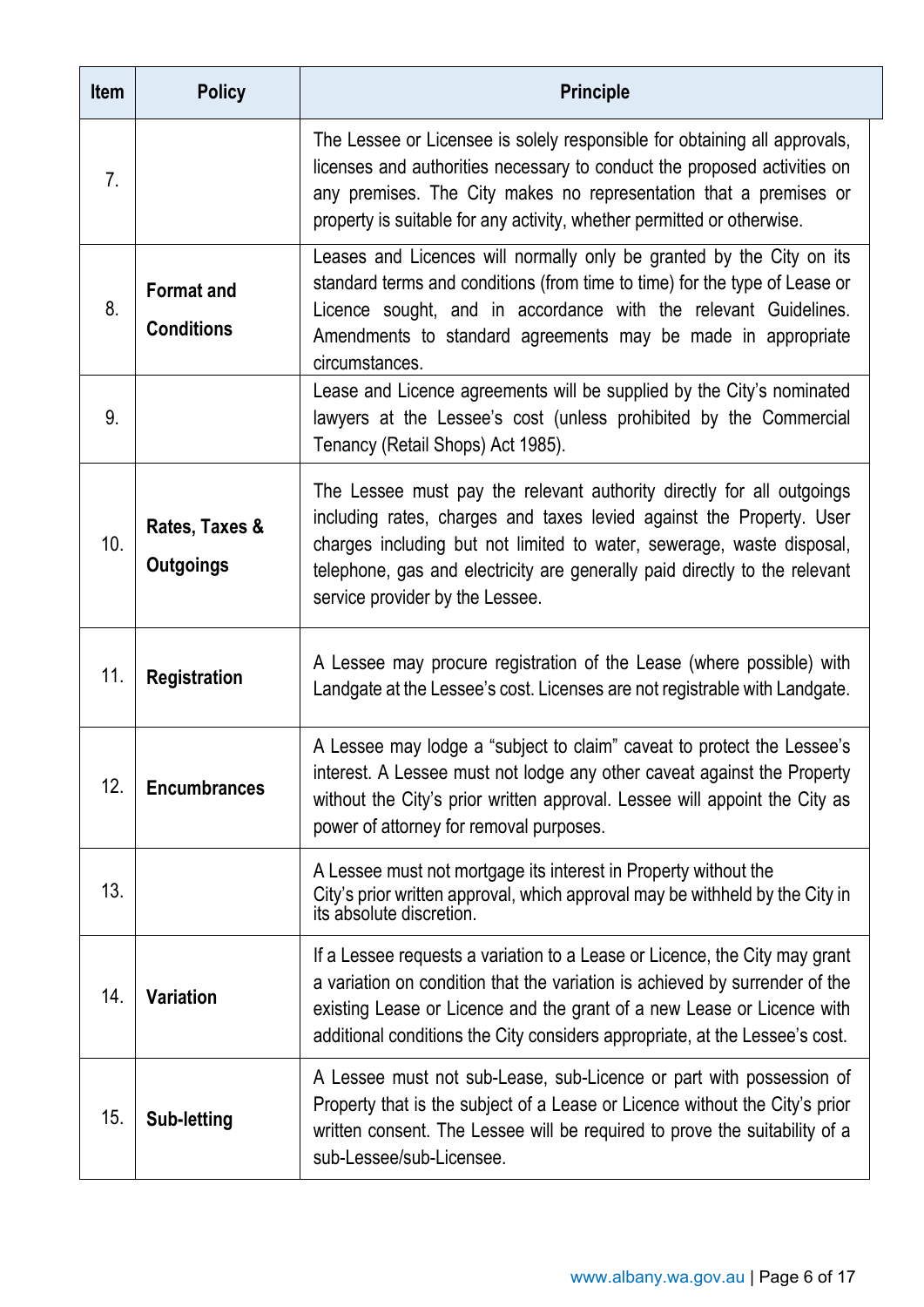<span id="page-6-2"></span><span id="page-6-1"></span><span id="page-6-0"></span>

| <b>Item</b> | <b>Policy</b>                         | <b>Principle</b>                                                                                                                                                                                                                                                                                                                                                                                                                                                                                                                                                                                             |
|-------------|---------------------------------------|--------------------------------------------------------------------------------------------------------------------------------------------------------------------------------------------------------------------------------------------------------------------------------------------------------------------------------------------------------------------------------------------------------------------------------------------------------------------------------------------------------------------------------------------------------------------------------------------------------------|
| 16.         |                                       | Sub-Leases and sub-Licences must be consistent with the head Lease or<br>Licence purpose. If the purpose is inconsistent, a variation to the head<br>Lease or Licence will be required to accommodate the sub-Lease or sub-<br>Licence purpose.                                                                                                                                                                                                                                                                                                                                                              |
| 17.         |                                       | If sub-Leasing or sub-Licensing City managed buildings, the<br>Lessee cannot charge a rent for the sublet area that is pro-rata higher than<br>the rent payable under the head Lease or Licence.                                                                                                                                                                                                                                                                                                                                                                                                             |
| 18.         |                                       | If sub-Leasing or sub-Licensing buildings constructed by the<br>Lessee on City owned and or City managed land, the Lessee can<br>determine the sub-Lease or sub-Licence rental provided that the City is<br>satisfied that such rental is reasonable and in line with the capital<br>investment in the property.                                                                                                                                                                                                                                                                                             |
| 19.         | <b>Assignment</b>                     | Unless prohibited by the Commercial Tenancy (Retail Shops) Act 1985, a<br>Lessee must not assign a Lease or Licence without the City's prior written<br>consent, which may be withheld in the City's absolute discretion. Assignors<br>continue to be liable for the remainder term of the Lease and will be<br>required to prove suitability of an assignee.                                                                                                                                                                                                                                                |
| 20.         | <b>Risk Management</b><br>& Insurance | The City requires that all Leases and Licences contain appropriate risk<br>management measures including an obligation on the Lessee to:<br>a. indemnify the City (and the Minister for Lands if on Crown land) for loss<br>or damage to persons or Property, wherever occurring;<br>b. maintain adequate public liability insurance;<br>c. ensure that appropriate documentation and insurance is in place for the<br>hired use of the Property;<br>d. carry appropriate worker's compensation insurance commensurate with<br>activities; and<br>e. be responsible for emergency and evacuation procedures. |
| 21.         |                                       | A Lessee must maintain a minimum of \$20 million public liability insurance<br>per occurrence during the term. If activities undertaken on the Leased or<br>Licensed Property are considered high risk, a higher level of public liability<br>insurance may be required by the City.                                                                                                                                                                                                                                                                                                                         |
| 22.         |                                       | The City will arrange insurance for the buildings listed in Schedule 1, and<br>recover the cost of insurance premiums from the Lessee as an outgoing.<br>A Lessee will reimburse the City for any excess in respect of any claim.                                                                                                                                                                                                                                                                                                                                                                            |
| 23.         |                                       | A Lessee must insure the Lessee's personal Property (including contents)<br>and those buildings not listed in Schedule 1 for their full replacement value.                                                                                                                                                                                                                                                                                                                                                                                                                                                   |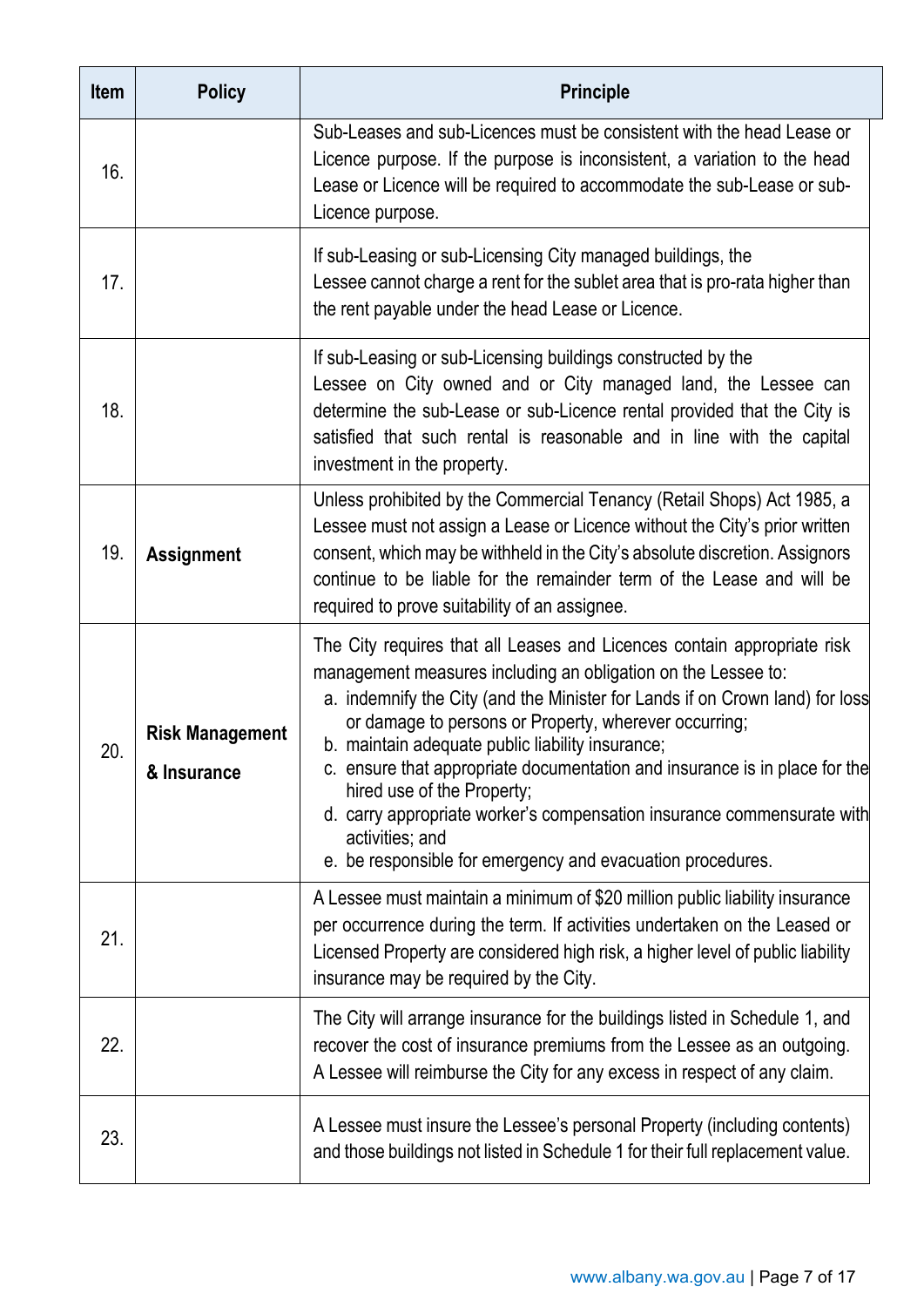<span id="page-7-4"></span><span id="page-7-3"></span><span id="page-7-2"></span><span id="page-7-1"></span><span id="page-7-0"></span>

| <b>Item</b> | <b>Policy</b>                         | <b>Principle</b>                                                                                                                                                                                                                                                                                                                                                                                          |
|-------------|---------------------------------------|-----------------------------------------------------------------------------------------------------------------------------------------------------------------------------------------------------------------------------------------------------------------------------------------------------------------------------------------------------------------------------------------------------------|
| 24.         |                                       | A Lessee will be required to provide the City with a copy of<br>certificates of currency before possession is granted under the Lease<br>or Licence commences and annually thereafter.                                                                                                                                                                                                                    |
| 25.         | <b>Maintenance</b>                    | The City will be responsible for structural maintenance and electrical wiring<br>of the buildings listed in Schedule 1, provided that such maintenance is<br>not required as a result of wilful or negligent actions of the Lessee.<br>Maintenance resulting from Lessee wilful or negligent actions will be the<br>responsibility of the Lessee.                                                         |
| 26.         |                                       | A Lessee will be responsible for all maintenance of whatever type to the<br>Property, including buildings not listed in Schedule 1.                                                                                                                                                                                                                                                                       |
| 27.         |                                       | The City will conduct regular inspections of the Property. City and City<br>agents may enter the Property at any reasonable time after giving the<br>Lessee at least 14 days' notice to conduct the inspection. City and City<br>agents may enter the Property without notice in the case of emergency,<br>including imminent loss.                                                                       |
| 28.         | <b>Environmental</b>                  | A Lessee must not clear vegetation on the Property without the City's prior<br>written consent.                                                                                                                                                                                                                                                                                                           |
| 29.         |                                       | A Lessee must cooperate with the City in controlling declared weeds and<br>pests in accordance with the City's Environmental Weed Strategy for<br>Reserves and the Biosecurity and Agriculture Management Act 2007.                                                                                                                                                                                       |
| 30.         |                                       | A Lessee must, at its cost, comply at all times with the City's Fire<br>Management requirements.                                                                                                                                                                                                                                                                                                          |
| 31.         |                                       | Leases or Licences on foreshore reserves will include coastal hazard<br>provisions.                                                                                                                                                                                                                                                                                                                       |
| 32.         | <b>Works</b>                          | A Lessee may only undertake works on the Property in accordance with<br>the City's Environmental Code of Conduct for Works on Council Controlled<br>Land and related procedures, and only with the City's prior written consent.<br>A Lessee will also be responsible for any planning or building approvals<br>that may be required. All works are to be conducted in a safe and<br>professional manner. |
| 33.         | <b>Access and</b><br><b>Inclusion</b> | A Lessee will consider the City's Strategy Access & Inclusion Plan, as<br>amended.                                                                                                                                                                                                                                                                                                                        |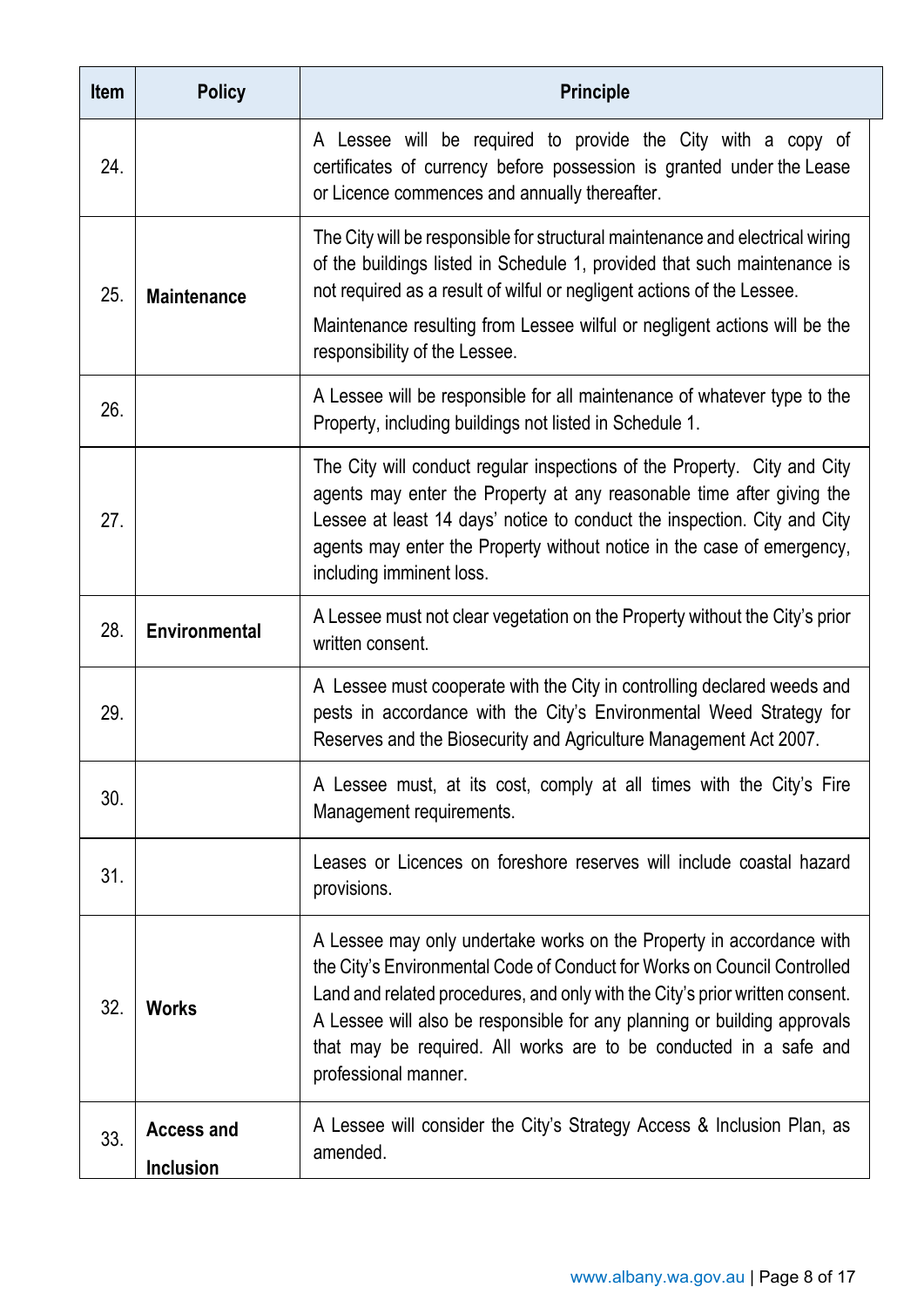<span id="page-8-3"></span><span id="page-8-2"></span><span id="page-8-1"></span><span id="page-8-0"></span>

| <b>Item</b> | <b>Policy</b>                                  | <b>Principle</b>                                                                                                                                                                                                                                                                                                                                                                                                                                             |
|-------------|------------------------------------------------|--------------------------------------------------------------------------------------------------------------------------------------------------------------------------------------------------------------------------------------------------------------------------------------------------------------------------------------------------------------------------------------------------------------------------------------------------------------|
| 34.         | <b>Further Term</b>                            | If a Lease or Licence provides for a further term, the City will grant the<br>Lessee an extension of the Lease or Licence if the Lessee is not or has<br>not been in default and complies with the procedures in the Lease or<br>Licence for renewal.                                                                                                                                                                                                        |
| 35.         | <b>Vacant Possession</b><br>and Expiry of Term | Removal of a Lessee's effects, buildings or infrastructure, apparent<br>cessation of activities, or the continued vacancy of premises, without<br>notice, may be deemed a surrender of Lease or Licence without notice.                                                                                                                                                                                                                                      |
| 36.         |                                                | If a Lessee remains in occupation of Property after expiry of the Term, with<br>the consent of the City, it will do so from month to month unless the<br>Lease/Licence or City otherwise provides different holding over<br>arrangements.                                                                                                                                                                                                                    |
| 37.         |                                                | On expiry or termination of a Lease or Licence, a Lessee must remove all<br>Lessees' improvements at the Lessees' cost, unless otherwise directed by<br>the City. If a Lessee fails to remove its improvements by the end of the<br>Lease or Licence, or removes its improvements when directed not to do<br>so, then the Lessee will forfeit the improvements and the City may retain<br>them or remove them and restore the Property at the Lessee's cost. |
| 38.         |                                                | Lessee must make good damage caused by removal of its<br>A<br>improvements and restore the Property to the same condition as at the<br>beginning of the term.                                                                                                                                                                                                                                                                                                |
| 39.         | <b>Vacant Property</b>                         | Unless extenuating circumstances are deemed by the City to apply, the<br>City will conduct an Expression of Interest (EOI) process to determine a<br>suitable Lessee for vacant City Property.                                                                                                                                                                                                                                                               |
| 40.         |                                                | The decision to conduct an EOI process will be based on factors<br>including but not limited to:<br>a. The size of the Property<br>b. The location of Property<br>c. The value of Property<br>d. The expected rental return<br>e. The likelihood of multiple interested users<br>Ensure the Lessee delivers specific services<br>f.<br>g. Allow for innovative or flexible solutions for the property                                                        |
| 41.         | <b>Costs</b>                                   | reimburse<br>City for all reasonable<br>the<br>Lessees<br>must<br>costs<br>associated with the development and implementation of the Lease or<br>Licence (unless prohibited by the Commercial Tenancy (Retail Shops) Act<br>1985). These costs include legal fees, advertising, and valuation and<br>surveyor fees.                                                                                                                                          |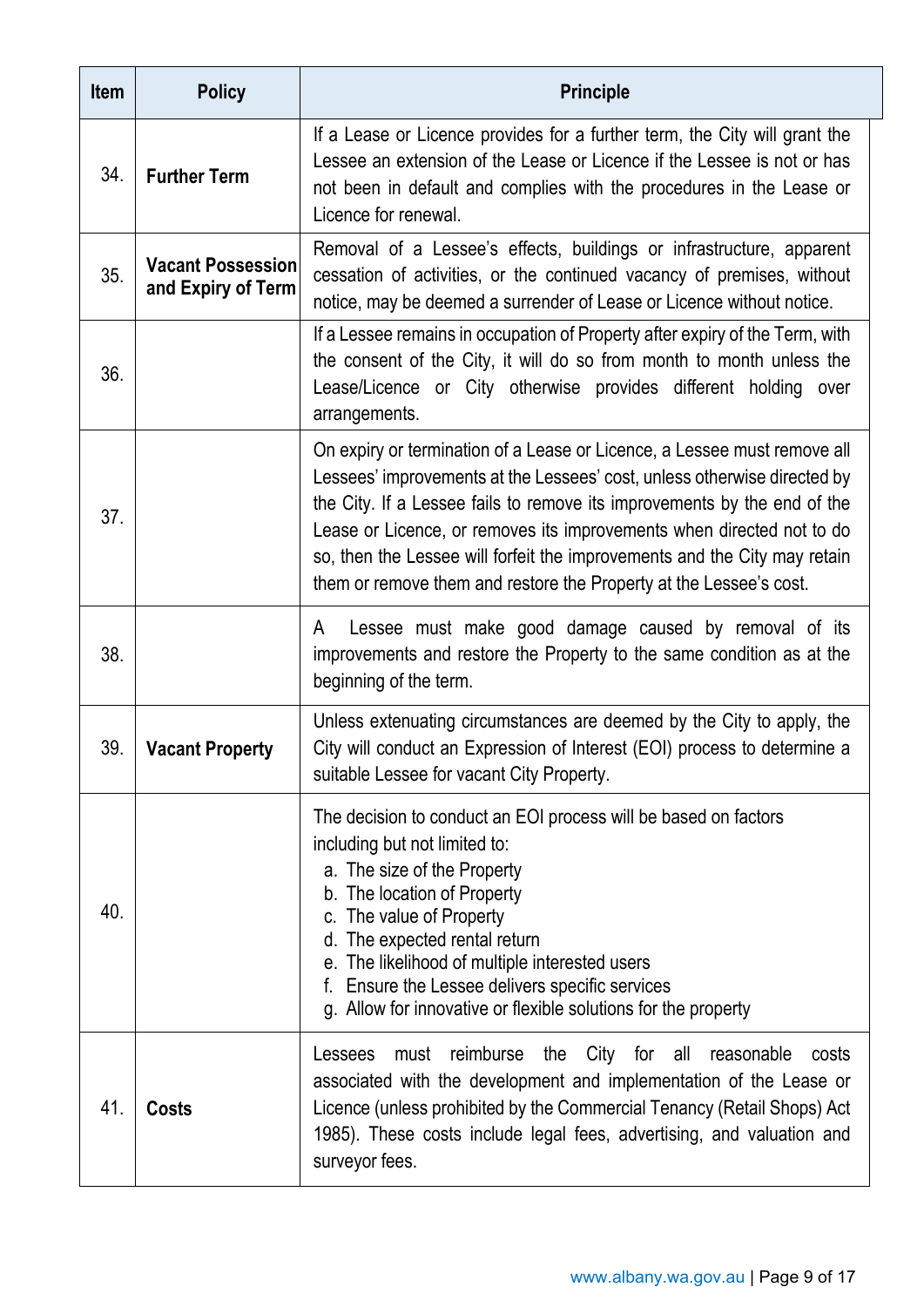# <span id="page-9-0"></span>**B. Special Principles relating to certain categories of Property**

<span id="page-9-4"></span><span id="page-9-3"></span><span id="page-9-2"></span><span id="page-9-1"></span>

| <b>Item</b> | <b>Policy</b>                                          | <b>Principle</b>                                                                                                                                                                                                                                                               |
|-------------|--------------------------------------------------------|--------------------------------------------------------------------------------------------------------------------------------------------------------------------------------------------------------------------------------------------------------------------------------|
| 42.         | <b>Commercial Leases</b>                               | Rent for Commercial Leases or Licences will be determined by<br>Market Valuation.                                                                                                                                                                                              |
| 43.         |                                                        | The costs of obtaining a Market Valuation (provided by a licensed<br>Property Valuer) for the initial Lease or Licence rental assessment and<br>during the term of the Lease or Licence will be paid by the Lessee.                                                            |
| 44.         |                                                        | The licensed Property Valuer will be appointed by the City.                                                                                                                                                                                                                    |
| 45.         |                                                        | Rent reviews will be conducted on the anniversary date of the<br>Lease or Licence by Market Valuation every three years and by the<br>most recently published Consumer Price Indexation, All Groups<br>(Perth) for intervening years.                                          |
| 46.         |                                                        | The Lessee/Directors, -may be required to provide a personal<br>guarantee if the lease is through a company or trust.                                                                                                                                                          |
| 47.         |                                                        | The Lessee may be required to provide a bank guarantee or security<br>bond (in the discretion of the City) equivalent to three months rent plus<br>GST and outgoings (unless waived by the City or otherwise prohibited<br>by the Commercial Tenancy (Retail Shops) Act 1985). |
| 48.         | <b>Retail Shop Leases</b>                              | If the Act applies, Leases will be prepared in accordance with the<br>Commercial Tenancy (Retail Shops) Act 1985).                                                                                                                                                             |
| 49.         |                                                        | Rent for Retail Shop Leases will be Market Valuation and/or rent<br>based on turnover, with Consumer Price Indexation, All Groups<br>(Perth) adjustment in intervening years.                                                                                                  |
| 50.         |                                                        | Subject to the Act, a minimum term of 5 years will be granted. The<br>term can be in a combination of initial term and options totalling 5<br>years.                                                                                                                           |
| 51.         | <b>Telecommunication</b><br><b>Leases and Licences</b> | Leases and Licences will take into consideration the<br>Telecommunications Act 1997 (Cw).                                                                                                                                                                                      |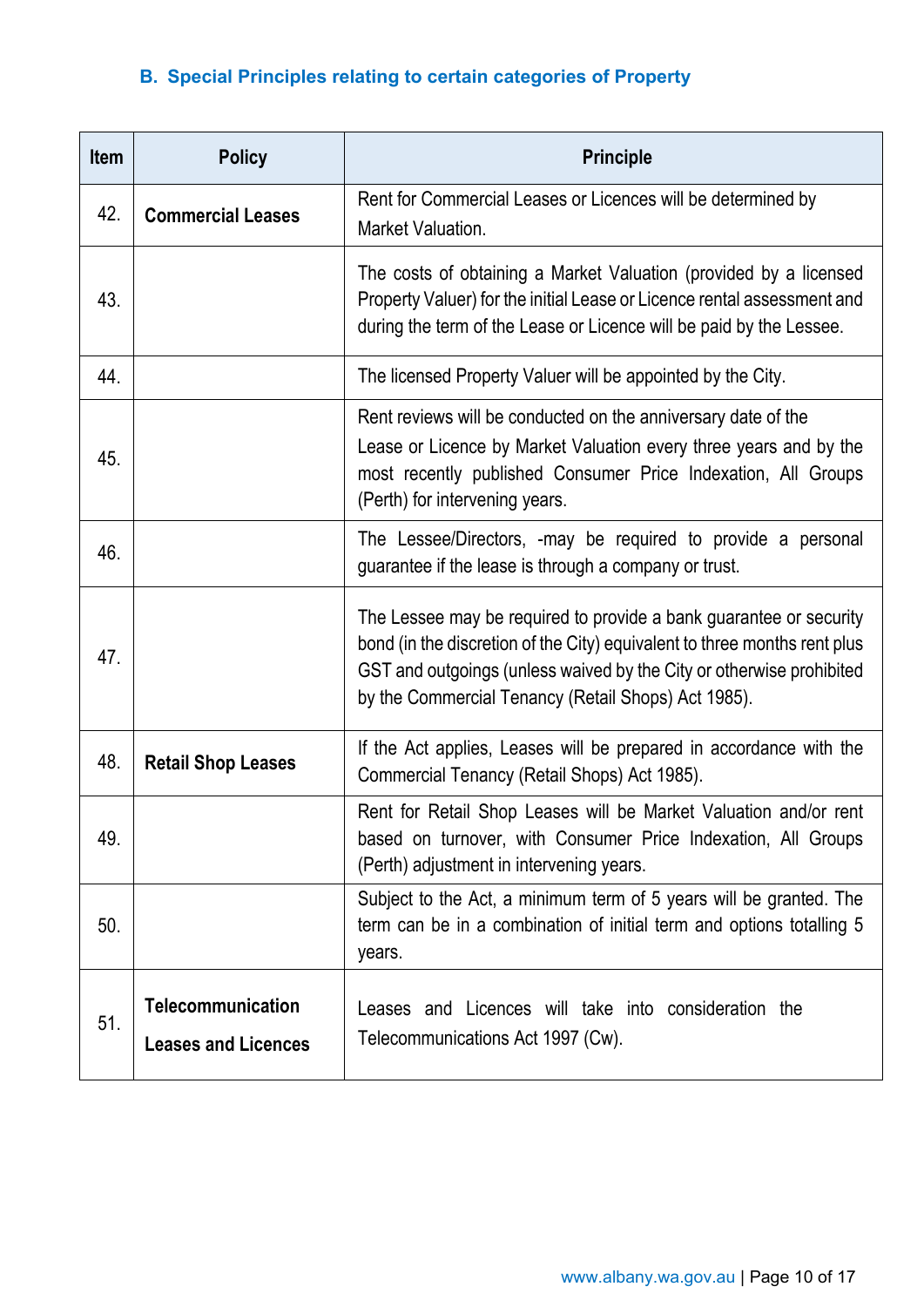<span id="page-10-2"></span><span id="page-10-1"></span><span id="page-10-0"></span>

| <b>Item</b> | <b>Policy</b>                                                            | <b>Principle</b>                                                                                                                                                                                                                                                                                                                                                                                                                                                                                                                                                                                                             |
|-------------|--------------------------------------------------------------------------|------------------------------------------------------------------------------------------------------------------------------------------------------------------------------------------------------------------------------------------------------------------------------------------------------------------------------------------------------------------------------------------------------------------------------------------------------------------------------------------------------------------------------------------------------------------------------------------------------------------------------|
|             |                                                                          | Subject to a change in City policy, no new Commercial Fishing<br>Accommodation Leases or Licences will be granted on waterfront<br>Property.                                                                                                                                                                                                                                                                                                                                                                                                                                                                                 |
|             |                                                                          | All existing Leases and Licences may be reviewed 12 months prior to<br>balancing environmental protection and prevention of<br>expiry<br>degradation of coastal foreshores with need prior to considering any<br>renewal.                                                                                                                                                                                                                                                                                                                                                                                                    |
|             |                                                                          | Any renewal of existing Leases and Licences will be for a maximum                                                                                                                                                                                                                                                                                                                                                                                                                                                                                                                                                            |
| 52.         | <b>Commercial Fishing</b><br><b>Accommodation Leases</b><br>and Licences | 5-year term.<br>Any new lease or licence will require the Lessee to meet the following<br>pre-conditions and will continue throughout the term of this Lease to<br>comply with and meet at least the following requirements:                                                                                                                                                                                                                                                                                                                                                                                                 |
|             |                                                                          | a. the Lessee is actively engaged in the commercial fishing industry at<br>Cheyne Beach;<br>b. the Lessee provides the City of Albany a copy of all catch reports<br>the tenant has lodged with the Department of Fisheries in the three<br>(3) months prior to the new lease and continues to provide catch<br>reports as requested by the City;<br>c. the Lessee holds a current commercial fishing licence issued by the<br>Department of Fisheries Western Australia, including for the<br>purposes of the activities undertaken at Cheyne Beach; and<br>d. the Lessee will use the location for the Permitted Use only. |
|             |                                                                          | Rent will be based on the unimproved land rental value assessed by<br>a licensed Property Valuer.                                                                                                                                                                                                                                                                                                                                                                                                                                                                                                                            |
| 53.         | <b>Cheyne Beach Holiday</b><br><b>Accommodation Leases</b>               | Permitted use of the Property is for temporary<br>holiday<br>accommodation. The Property must not be used as the primary place<br>of residence of any person.                                                                                                                                                                                                                                                                                                                                                                                                                                                                |
|             |                                                                          | The Lessee must not rent, hire, sub-lease or let the property whether<br>for consideration or not.                                                                                                                                                                                                                                                                                                                                                                                                                                                                                                                           |
|             |                                                                          | Buildings are the sole responsibility of Lessees.                                                                                                                                                                                                                                                                                                                                                                                                                                                                                                                                                                            |
| 54.         | <b>Community Leases</b>                                                  | Community,<br>sporting<br>or recreation associations<br>must<br>be<br>incorporated to enter into a Lease or Licence with the City.                                                                                                                                                                                                                                                                                                                                                                                                                                                                                           |
| 55.         |                                                                          | Prospective Community Lessees, upon request, must be able to<br>demonstrate to City's satisfaction that the Lessee will provide<br>sufficient community benefit to justify the Lease or Licence.                                                                                                                                                                                                                                                                                                                                                                                                                             |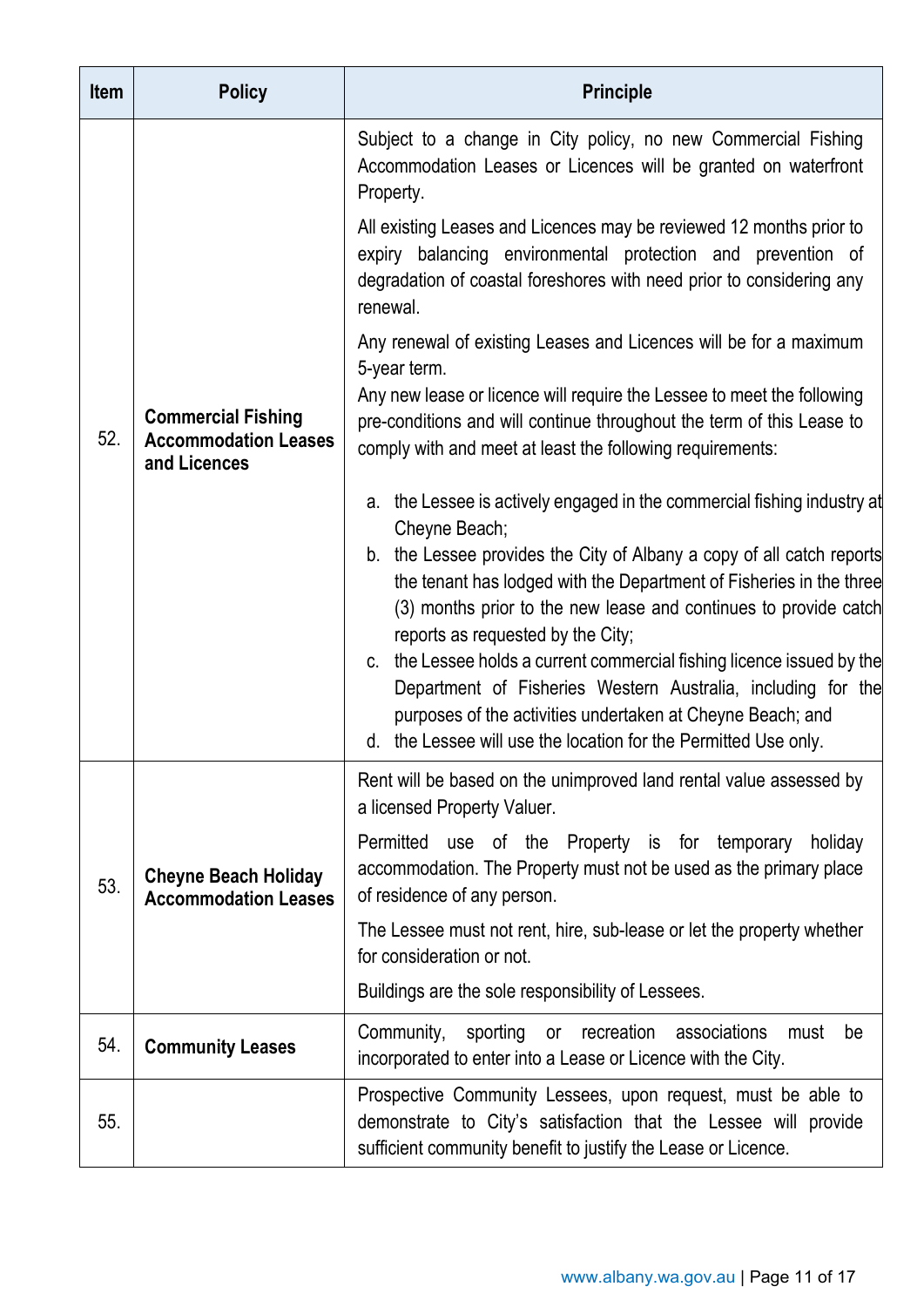<span id="page-11-2"></span><span id="page-11-1"></span><span id="page-11-0"></span>

| <b>Item</b> | <b>Policy</b>                 | <b>Principle</b>                                                                                                                                                                                                                                                                                                                                                                                                                                                                                                                                                                                                                                                                                                                     |
|-------------|-------------------------------|--------------------------------------------------------------------------------------------------------------------------------------------------------------------------------------------------------------------------------------------------------------------------------------------------------------------------------------------------------------------------------------------------------------------------------------------------------------------------------------------------------------------------------------------------------------------------------------------------------------------------------------------------------------------------------------------------------------------------------------|
| 56.         |                               | A Community Lease or Licence term will generally be for a maximum of<br>10 years for community groups leasing City managed buildings listed in<br>Schedule 1. A longer term may be considered (at the discretion of<br>Council) for properties that are primarily funded by the community group<br>taking the following factors into account:<br>a. Level of capital investment<br>b. Long term planning<br>c. Extent the property is used for multi-purpose activities and co-<br>location<br>d. Council Plan objectives and relevant strategies<br>e. Level of maintenance of buildings and infrastructure<br>History of satisfactory performance<br>f.<br>The maximum term for Community Leases and Licences will be 21<br>years. |
| 57.         |                               | Rent for Community groups leasing land (not listed in Schedule 1) for<br>community purposes will be at a subsidised peppercorn rent of \$10.00<br>plus GST per annum.                                                                                                                                                                                                                                                                                                                                                                                                                                                                                                                                                                |
|             |                               | Rent for Community groups leasing land and City managed buildings<br>listed in Schedule 1, for community purposes will be the equivalent to<br>the annual minimum rate as set by Council each year.                                                                                                                                                                                                                                                                                                                                                                                                                                                                                                                                  |
| 58.         |                               | Community Leases and Licences may be assigned at the absolute<br>discretion of the City, to an entity with similar suitable community intent.                                                                                                                                                                                                                                                                                                                                                                                                                                                                                                                                                                                        |
| 59.         |                               | Community Lessees may make the Property available for casual hire<br>for a period no greater than 24 consecutive hours where appropriate for<br>a sole community purpose and does not interfere with the primary<br>purpose of the facility or adversely affect the amenity of nearby<br>neighbours. The hirer must also enter into a hire agreement on terms<br>and conditions agreed by the City. A breach of hirer may be deemed to<br>be a breach of the Lease or Licence and will require rectification.                                                                                                                                                                                                                        |
| 60.         | <b>Lotteries House Leases</b> | Lotteries House Leases will be charged rent as determined annually by<br>the Lotteries House Management Committee, as delegated under the<br>Deed of Trust agreement between the Lotteries Commission of WA and<br>the City for the Property.                                                                                                                                                                                                                                                                                                                                                                                                                                                                                        |
| 61.         | <b>Residential Leases</b>     | Residential Lessees will be in accordance with the Residential<br>Tenancies Act WA and be charged rent as determined by a current<br>rental valuation provided by a Licensed Real Estate Agent engaged by<br>the City.                                                                                                                                                                                                                                                                                                                                                                                                                                                                                                               |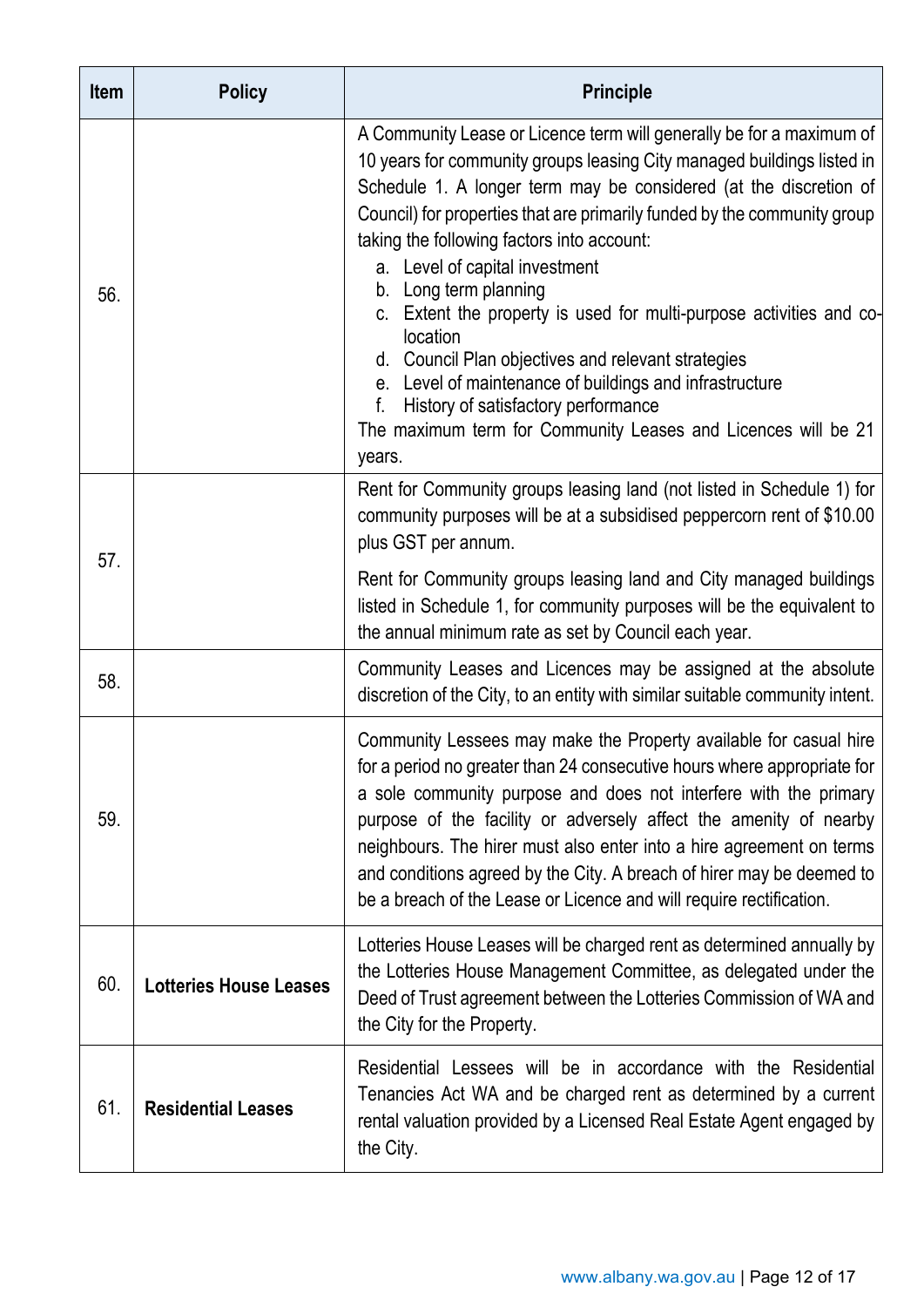### **Scope**

The Policy applies to the leasing and licensing of all Property owned, managed or controlled by the City of Albany, including Crown land.

## <span id="page-12-0"></span>**Legislative and Strategic Context**

This Policy relates to:

- Part 3 of the Local Government Act 1995 which describes how Local Government is to dispose of land;
- Part 6, section 30 of the Local Government (Functions and General) Regulations 1996;
- Part 6 of the Land Administration Act 1997 that determines Sales, Lease and Licences of Crown land;
- The City of Albany 2030 Community Strategic Plan:
	- o **Theme:** Leadership.
	- o **Objective**: To establish and maintain sound business and governance structures.
	- o **Community Priority:** Provide informed and transparent decision making that is consistent with our strategic direction, meets our legal obligations, reflect the level of associated risk and are adequately explained to community.

#### <span id="page-12-1"></span>**Review Position and Date**

This policy and procedure is to be reviewed by the document owner every two years.

#### <span id="page-12-2"></span>**Associated Documents**

Schedule 1 – City Managed Leased Buildings

#### <span id="page-12-3"></span>**Definitions**

In this Policy, the following definitions apply:

| Act                                                             | The Local Government Act 1995 as amended.                                                                                                                                                               |
|-----------------------------------------------------------------|---------------------------------------------------------------------------------------------------------------------------------------------------------------------------------------------------------|
| <b>Cheyne Beach</b><br><b>Holiday</b><br>Accommodation<br>Lease | A legally binding agreement granted to Lessees for the purpose of private<br>holiday accommodation only, on portion of Crown Reserve 878 located<br>at Cheyne Beach.                                    |
| City                                                            | The City of Albany.                                                                                                                                                                                     |
| Commercial<br>Lease                                             | In this Policy, a legally binding agreement, relating to all Leases other than a<br>Cheyne Beach Holiday Accommodation Lease, Community Lease, Lotteries<br>House Lease or Residential Lease.           |
| Community<br>Lease                                              | A legally binding agreement granted to community, sporting or recreation<br>associations and government bodies or other organisations that provide<br>services solely for the benefit of the community. |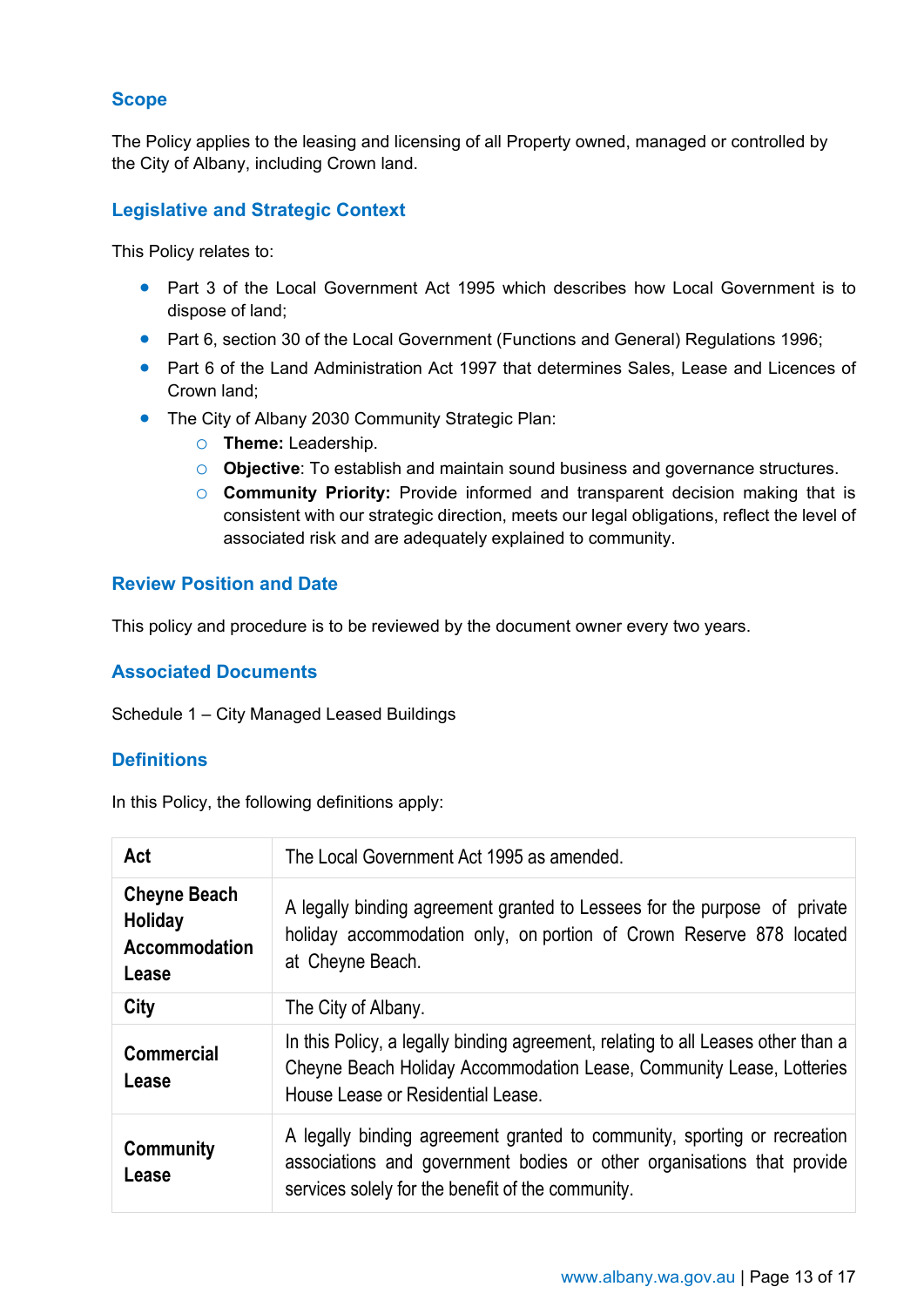| <b>Consumer</b><br><b>Price Index</b> | The weighted average cost of a standard basket of retail goods expressed in<br>relation to a base period for Perth (All groups).                                                                                                                                                                               |
|---------------------------------------|----------------------------------------------------------------------------------------------------------------------------------------------------------------------------------------------------------------------------------------------------------------------------------------------------------------|
| <b>Crown Land</b>                     | Land owned by the Crown and vested in the City of Albany through the<br>granting of a Management Order by the Department of Regional Development<br>and Lands.                                                                                                                                                 |
| <b>Delegated</b><br><b>Authority</b>  | In accordance with the provisions of Section 5.42 of the Local Government<br>Act 1995, Council may delegate authority to the Chief Executive Officer<br>to exercise certain powers or duties to enable the continued working of<br>Council without the necessity for reporting to an Ordinary Council Meeting. |
| Incorporated                          | A group of people who are recognised as a legal entity, separate from<br>individual members as defined under the Associations Incorporation Act<br>$(1987)$ .                                                                                                                                                  |
| Lease                                 | A legally binding agreement by which one party (Lessor) in consideration of<br>rent, grants exclusive use and possession of real Property to a third party<br>(Lessee) for a specified purpose and term. A Lease creates an interest in the<br>Property.                                                       |
| Lease or Licence<br>Variation         | The addition, removal or change of one or more of the Lease or Licence<br>provisions.                                                                                                                                                                                                                          |
| <b>Lessee</b>                         | An authorised third party that has entered into a Lease or Licence with the<br>City of Albany for the use of City of Albany owned or managed real Property<br>and pays rent to occupy the Property (and where the context permits includes<br>a Licensee).                                                     |
| Lessor                                | The City of Albany being the owner or management body of Property with<br>power to Lease or Licence to a third party (Lessee).                                                                                                                                                                                 |
| Licence                               | Permits a person to occupy Property, or part thereof on particular conditions.<br>The main feature that distinguishes a Licence from a Lease is that a Licence<br>does not permit exclusive use of the Property, and may be used by others. A<br>Licence does not create an interest in the Property.          |
| <b>Licensee</b>                       | A person that holds an approved Licence. For the purpose of this document<br>(where context permits) a Licensee will also be referred to as "Lessee".                                                                                                                                                          |
| <b>Lotteries House</b><br>Lease       | A legally binding agreement granted to eligible organisations as defined by<br>section 19 of the Lotteries Commission Act 1990 charitable or benevolent<br>organisations, for use by them exclusively for accommodation.                                                                                       |
| <b>Management</b><br>Order            | An authorisation provided by the Crown giving the City of Albany both the<br>power and authority to manage a parcel of land on behalf of the Crown.                                                                                                                                                            |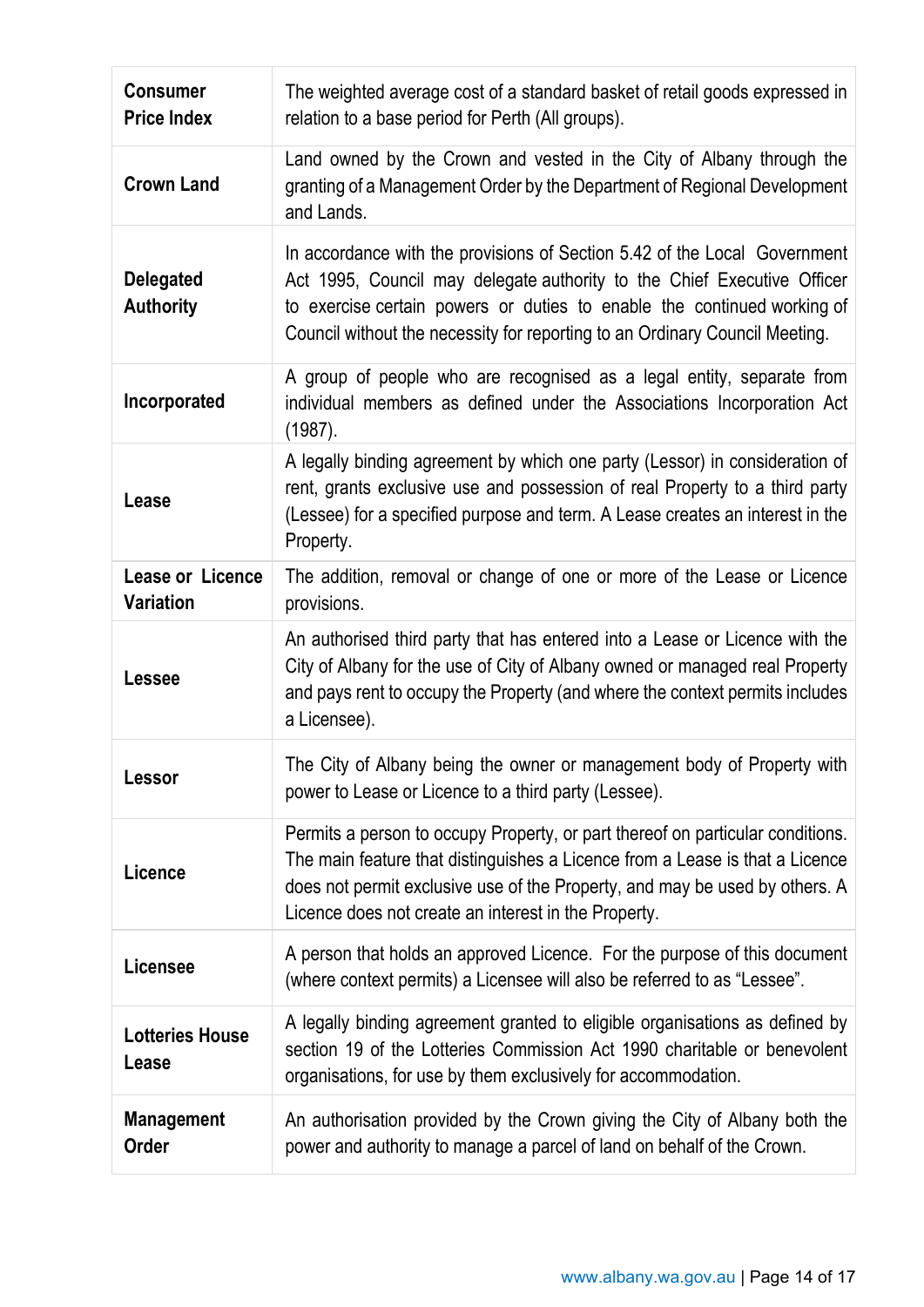| <b>Market</b><br><b>Valuation</b>        | A valuation determined by a licensed Valuer registered with the Australian<br>Property Institute taking into consideration a range of factors to determine the<br>current market rental value of a Property.     |
|------------------------------------------|------------------------------------------------------------------------------------------------------------------------------------------------------------------------------------------------------------------|
| <b>Minimum</b><br>Rate                   | The rate set annually by Council in its absolute discretion as the minimum rate<br>chargeable for rateable Property.                                                                                             |
| <b>Planning Scheme</b><br><b>Consent</b> | Local Planning Authority requirement if proposing to change a land use,<br>develop or use any land including the erection, construction or alteration of<br>any building, excavation or other works on any land. |
| <b>Property</b>                          | The Property that is subject to or intended to be subject to a Lease or Licence.                                                                                                                                 |
| <b>Regulations</b>                       | Local Government (Functions and General) Regulations 1996.                                                                                                                                                       |
| <b>Retail Shop</b><br>Lease              | A legally binding agreement granted in accordance with the Commercial<br>Tenancy (Retail Shops) Agreements Act 1985 as amended.                                                                                  |
| <b>Reserve</b>                           | A defined area of land belonging to the Crown which has been vested in the<br>City of Albany by way of a Management Order.                                                                                       |
| <b>Residential</b><br>Lease              | A legally binding agreement granted for a residential (housing) purpose.                                                                                                                                         |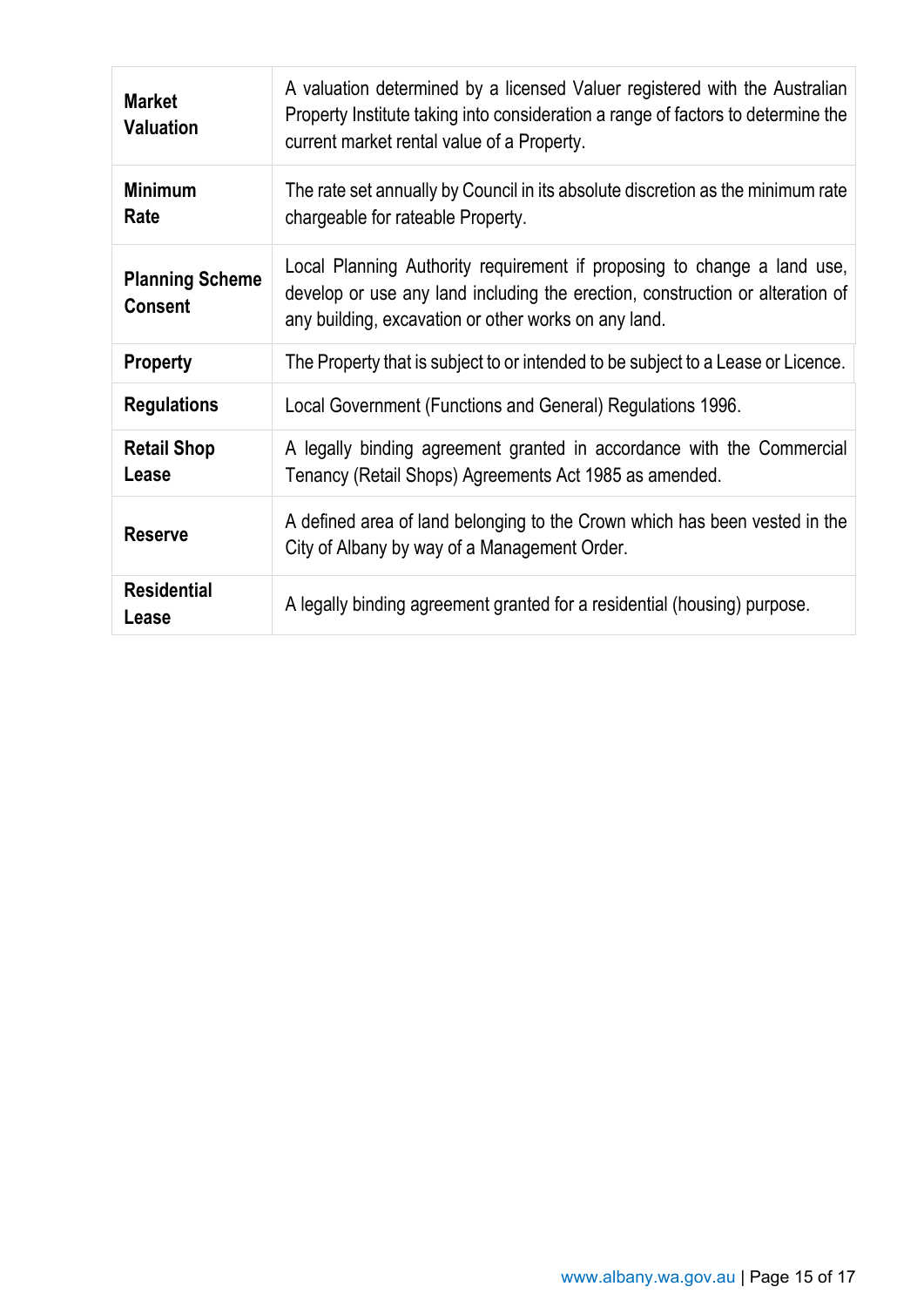# **Schedule 1 - City Managed Leased Buildings**

<span id="page-15-0"></span>

| <b>Asset ID</b> | <b>Assessment</b><br><b>Number</b> | <b>Building</b>                                                                            | <b>Crown Reserve</b><br>(vested with | <b>Property Address</b>          | <b>Locality</b>        |
|-----------------|------------------------------------|--------------------------------------------------------------------------------------------|--------------------------------------|----------------------------------|------------------------|
| B2002           | A175708                            | <b>Wellstead Resource Centre</b>                                                           | City of Albany)<br>46802             | Lot 49 Windsor Road              | Wellstead              |
| B2007           | A136289                            | Albany Leisure and Aquatic Centre - Albany Swim<br>Club & Kiosk                            |                                      | 52 - 70 Barker Road              | <b>Centennial Park</b> |
| B2009           | A193726                            | Mt Melville Lookout Telecommunication Facility                                             | 2681                                 | 179 - 87 Serpentine Road         | Mt Melville            |
| B2010           | A104446                            | Senior Citizens Centre - Chorus Australia                                                  |                                      | 126 - 40 Grey Street             | Albany                 |
| B2050           | A64802                             | Airport Terminal - Car Hire, Virgin & Cafe                                                 |                                      | 35615 Albany Highway             | Drome                  |
| B2051           | A64802                             | <b>Airport Residence</b>                                                                   |                                      | 35615 Albany Highway             | Drome                  |
| B2101           | A96893                             | Old Gaol - Albany Historical Society                                                       | 22375                                | 255 - 267 Lower Stirling Terrace | Albany                 |
| B2102           | A97368                             | Women's Rest Centre                                                                        | 19464                                | 176 Lower Stirling Terrace       | Albany                 |
| B2103           | A181595                            | Old Post Office - UWA & Spectrum Theatre                                                   |                                      | 33 - 39 Stirling Terrace         | Albany                 |
| B2104           | A140446                            | Bond Store - Model Railway & UWA / Wave energy                                             | 42792                                | 57-77 Proudlove Parade           | Albany                 |
| B2108           | A137623                            | Co-Operative Building - Regional Development<br>Australia                                  | 42401                                | 46 Frederick Street              | Albany                 |
| B2013           | A110445                            | <b>Community Building Spencer Park - Depression</b><br>Support & Albany Historical Society | 26860                                | 11 - 13 Nind Street              | <b>Spencer Park</b>    |
| B2122           | A133837                            | <b>Three Anchors</b>                                                                       | 26149                                | 2 Flinders Parade                | Middleton Beach        |
| B2123           | A124369                            | <b>Girl Guides Association</b>                                                             | 34088                                | 17 - 21 Parker Street            | Lockyer                |
| B2124           | A140428                            | Railway Station Building - UWA / Wave Energy                                               | 42793                                | 45 - 55 Proudlove Parade         | Albany                 |
| B2137           | A152433                            | <b>Emu Point Cafe</b>                                                                      | 22698                                | 1 Mermaid Avenue                 | Emu Point              |
| B2125           | A123434                            | Lockyer Community Kindergarten                                                             | 25383                                | 3-7 Leschenault Street           | Lockyer                |
| B2126           | A150439                            | Lotteries House                                                                            |                                      | 211 - 217 North Road             | <b>Centennial Park</b> |
| B2127           | A110445                            | Coolangarra's Barmah Kindergarten                                                          | 26860                                | 11 - 13 Nind Street              | <b>Spencer Park</b>    |
| B2177           | A157578                            | <b>Carlyle's Function Centre</b>                                                           | 38226                                | 7 Forts Road                     | Mt Clarence            |